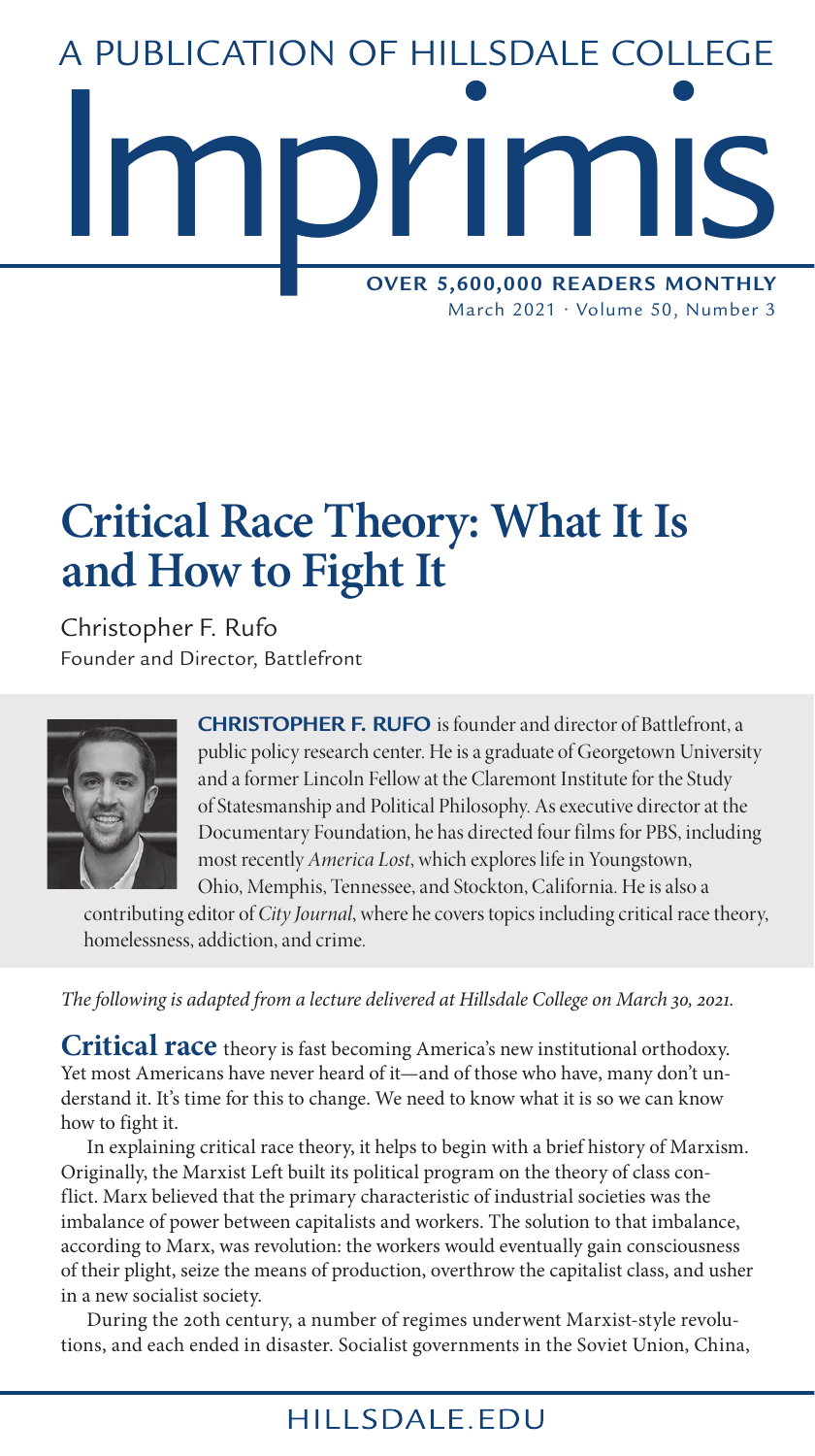Cambodia, Cuba, and elsewhere racked up a body count of nearly 100 million of their own people. They are remembered for their gulags, show trials, executions, and mass starvations. In practice, Marx's ideas unleashed man's darkest brutalities.

By the mid-1960s, Marxist intellectuals in the West had begun to acknowledge these failures. They recoiled at revelations of Soviet atrocities and came to realize that workers' revolutions would never occur in Western Europe or the United States, where there were large middle classes and rapidly improving standards of living. Americans in particular had never developed a sense of class consciousness or class division. Most Americans believed in the American dream—the idea that they could transcend their origins through education, hard work, and good citizenship.

But rather than abandon their Leftist political project, Marxist scholars in the West simply adapted their revolutionary theory to the social and racial unrest of the 1960s. Abandoning Marx's economic dialectic of capitalists and workers, they substituted race for class and sought to create a revolutionary coalition of the dispossessed based on racial and ethnic categories.

Fortunately, the early proponents of this revolutionary coalition in the U.S. lost out in the 1960s to the civil rights movement, which sought instead the fulfillment of the American promise of freedom and equality under the law. Americans preferred the idea of improving their country to that of overthrowing it. The vision of Martin Luther King, Jr., President Johnson's pursuit of the Great Society, and the restoration of law and order promised by President Nixon in his 1968 campaign defined the post-1960s American political consensus.

But the radical Left has proved resilient and enduring—which is where critical race theory comes in.

#### **WHAT IT IS**

Critical race theory is an academic discipline, formulated in the 1990s, built on the intellectual framework of identitybased Marxism. Relegated for many years to universities and obscure academic journals, over the past decade it has increasingly become the default ideology in our public institutions. It has been injected into government agencies, public school systems, teacher training programs, and corporate human resources departments in the form of diversity training programs, human resources modules, public policy frameworks, and school curricula.

There are a series of euphemisms deployed by its supporters to describe critical race theory, including "equity," "social justice," "diversity and inclusion," and "culturally responsive teaching." Critical race theorists, masters of language construction, realize that "neo-Marxism" would be a hard sell. *Equity*, on the other hand, sounds non-threatening and is easily confused with the American principle of *equality*. But the distinction is vast and important. Indeed, equality—the principle proclaimed in the Declaration of Independence, defended in the Civil War, and codified into law with the 14th and 15th Amendments, the Civil Rights Act of 1964, and the Voting Rights Act of 1965—is explicitly rejected by critical race theorists. To them, equality represents "mere nondiscrimination" and provides "camouflage" for white supremacy, patriarchy, and oppression.

In contrast to equality, equity as defined and promoted by critical race theorists is little more than reformulated Marxism. In the name of equity, UCLA

| Imprimis (im-pri-mis), [Latin]: in the first place                                                                                                                                                                               |                                                                                   |                                                                                  |                                                         |
|----------------------------------------------------------------------------------------------------------------------------------------------------------------------------------------------------------------------------------|-----------------------------------------------------------------------------------|----------------------------------------------------------------------------------|---------------------------------------------------------|
| <b>EDITOR</b><br>Douglas A. Jeffrey                                                                                                                                                                                              | <b>DEPUTY EDITORS</b><br>Matthew D. Bell<br>Timothy W. Caspar<br>Samantha Strayer | <b>ART DIRECTOR</b><br>Shanna Cote<br><b>PRODUCTION MANAGER</b><br>Lucinda Grimm | <b>STAFF ASSISTANTS</b><br>Kim Ellsworth<br>Markie Repp |
| Copyright © 2021 Hillsdale College. The opinions expressed in Imprimis are not necessarily the views of Hillsdale College.<br>Permission to reprint in whole or in part is hereby granted, provided the following credit line is |                                                                                   |                                                                                  |                                                         |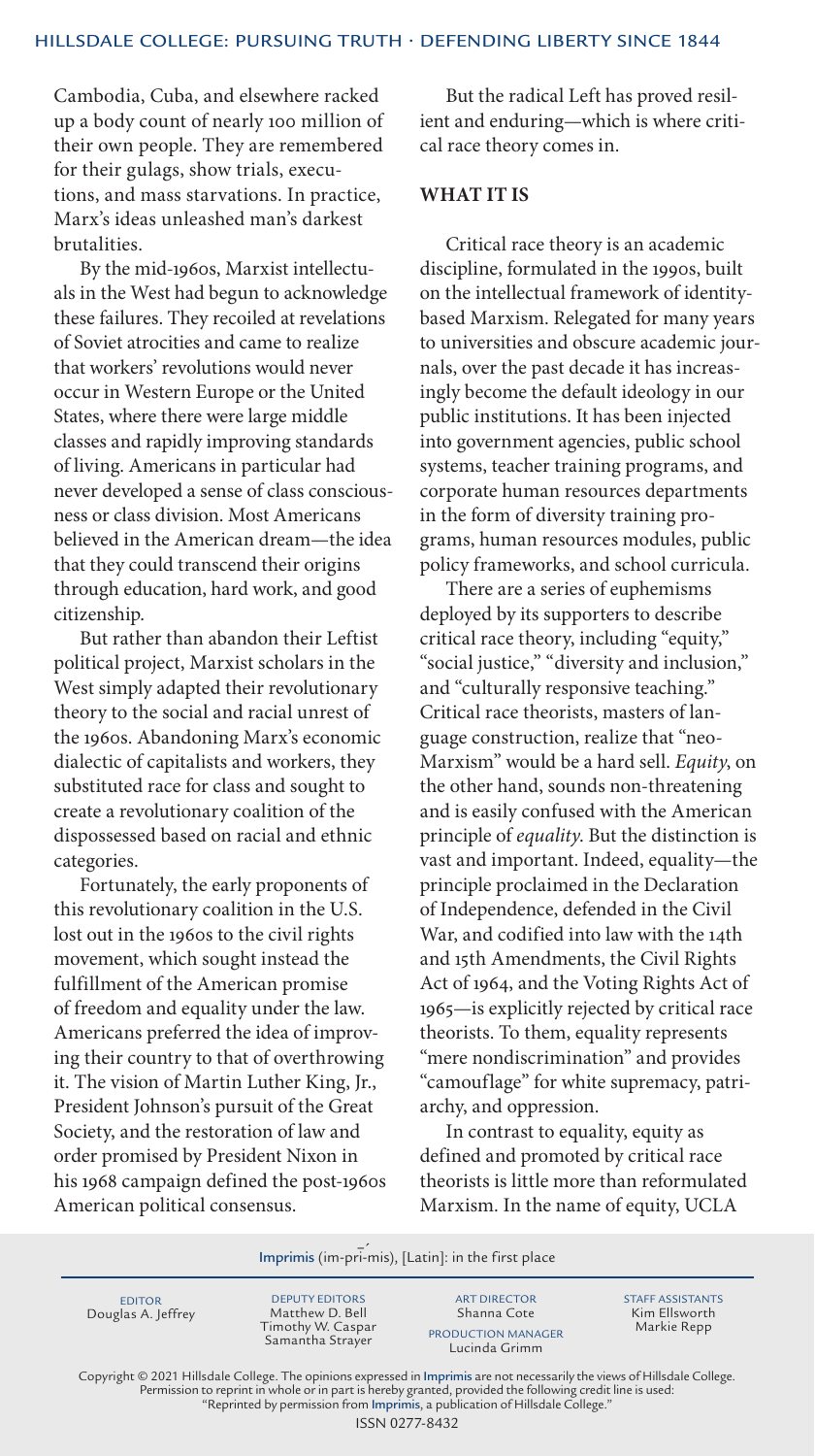Law Professor and critical race theorist Cheryl Harris has proposed suspending private property rights, seizing land and wealth and redistributing them along racial lines. Critical race guru Ibram X. Kendi, who directs the Center for Antiracist Research at Boston University, has proposed the creation of a federal Department of Antiracism. This department would be independent of (i.e., unaccountable to) the elected branches of government, and would have the power to nullify, veto, or abolish any law at any level of government and curtail the speech of political leaders and others who are deemed insufficiently "antiracist."

One practical result of the creation of such a department would be the overthrow of capitalism, since according to Kendi, "In order to truly be antiracist, you also have to truly be anti-capitalist." In other words, identity is the means and Marxism is the end.

An equity-based form of government would mean the end not only of private property, but also of individual rights, equality under the law, federalism, and freedom of speech. These would be replaced by race-based redistribution of wealth, group-based rights, active discrimination, and omnipotent bureaucratic authority. Historically, the accusation of "anti-Americanism" has been overused. But in this case, it's not a matter of interpretation—critical race theory prescribes a revolutionary program that would overturn the principles of the Declaration and destroy the remaining structure of the Constitution.

#### **HOW IT WORKS**

What does critical race theory look like in practice? Last year, I authored a series of reports focused on critical race theory in the federal government. The FBI was holding workshops on intersectionality theory. The Department of Homeland Security was telling white employees they were committing "microinequities" and had been "socialized into oppressor roles." The Treasury Department held a training session telling staff members

that "virtually all white people contribute to racism" and that they must convert "everyone in the federal government" to the ideology of "antiracism." And the Sandia National Laboratories, which designs America's nuclear arsenal, sent white male executives to a three-day reeducation camp, where they were told that "white male culture" was analogous to the "KKK," "white supremacists," and "mass killings." The executives were then forced to renounce their "white male privilege" and write letters of apology to fictitious women and people of color.

This year, I produced another series of reports focused on critical race theory in education. In Cupertino, California, an elementary school forced first-graders to deconstruct their racial and sexual identities, and rank themselves according to their "power and privilege." In Springfield, Missouri, a middle school forced teachers to locate themselves on an "oppression matrix," based on the idea that straight, white, English-speaking, Christian males are members of the oppressor class and must atone for their privilege and "covert white supremacy." In Philadelphia, an elementary school forced fifth-graders to celebrate "Black communism" and simulate a Black Power rally to free 1960s radical Angela Davis from prison, where she had once been held on charges of murder. And in Seattle, the school district told white teachers that they are guilty of "spirit murder" against black children and must "bankrupt [their] privilege in acknowledgement of [their] thieved inheritance."

I'm just one investigative journalist, but I've developed a database of more than 1,000 of these stories. When I say that critical race theory is becoming the operating ideology of our public institutions, it is not an exaggeration—from the universities to bureaucracies to k-12 school systems, critical race theory has permeated the collective intelligence and decision-making process of American government, with no sign of slowing down.

This is a revolutionary change. When originally established, these government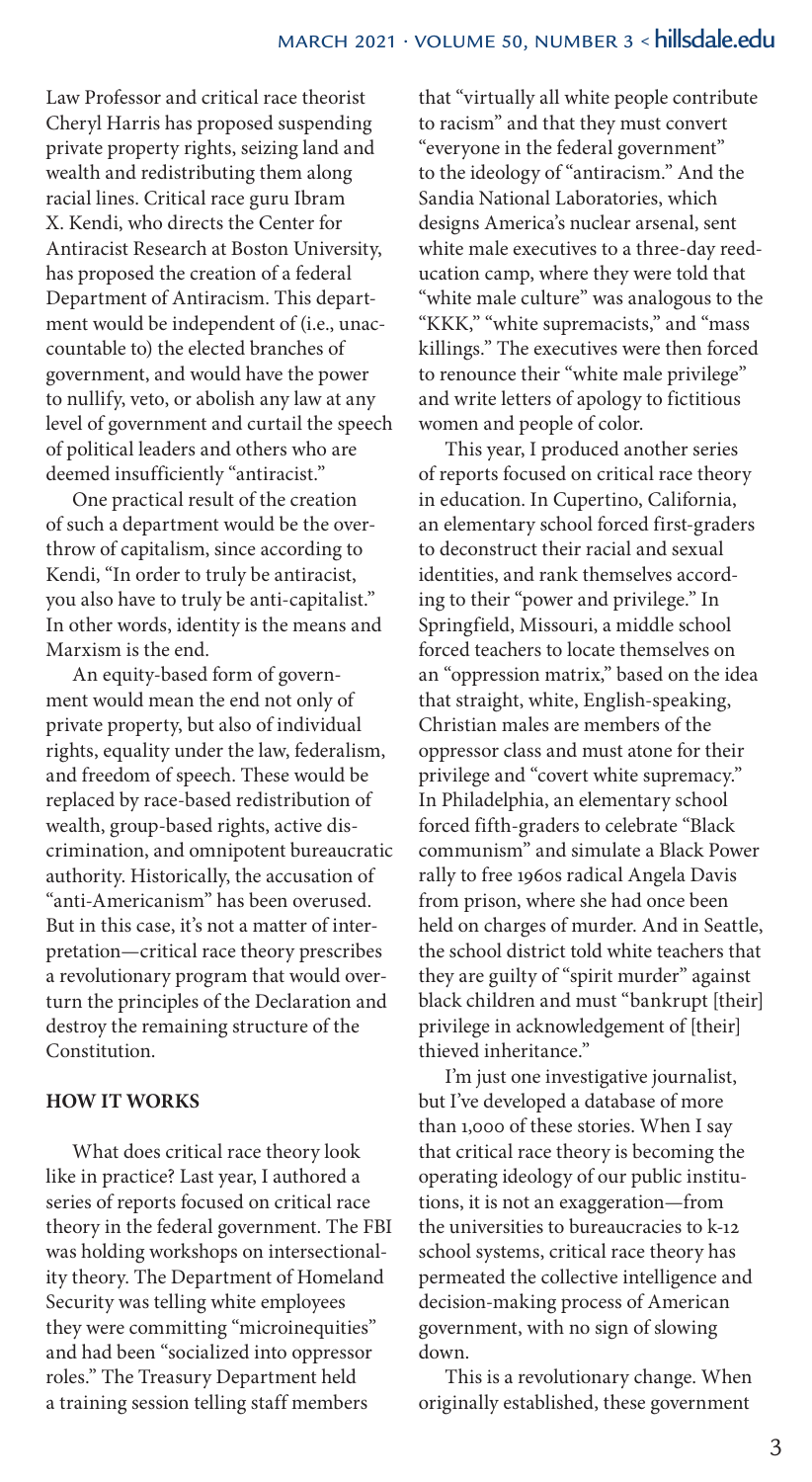institutions were presented as neutral, technocratic, and oriented towards broadly-held perceptions of the public good. Today, under the increasing sway of critical race theory and related ideologies, they are being turned against the American people. This isn't limited to the permanent bureaucracy in Washington, D.C., but is true as well of institutions in the states, even in red states, and it is spreading to county public health departments, small Midwestern school districts, and more. This ideology will not stop until it has devoured all of our institutions.

#### **FUTILE RESISTANCE**

Thus far, attempts to halt the encroachment of critical race theory have been ineffective. There are a number of reasons for this.

First, too many Americans have developed an acute fear of speaking up about social and political issues, especially those involving race. According to a recent Gallup poll, 77 percent of conservatives are afraid to share their political beliefs publicly. Worried about getting mobbed on social media, fired from their jobs, or worse, they remain quiet, largely ceding the public debate to those pushing these anti-American ideologies. Consequently, the institutions themselves become monocultures: dogmatic, suspicious, and hostile to a diversity of opinion. Conservatives in both the federal government and public school systems have told me that their "equity and inclusion" departments serve as political offices, searching for and stamping out any dissent from the official orthodoxy.

Second, critical race theorists have constructed their argument like a mousetrap. Disagreement with their program becomes irrefutable evidence of a dissenter's "white fragility," "unconscious bias," or "internalized white supremacy." I've seen this projection of false consciousness on their opponents play out dozens of times in my reporting. Diversity trainers will make an outrageous claim—such as "all whites are intrinsically oppressors" or

"white teachers are guilty of spirit murdering black children"—and then when confronted with disagreement, they adopt a patronizing tone and explain that participants who feel "defensiveness" or "anger" are reacting out of guilt and shame. Dissenters are instructed to remain silent, "lean into the discomfort," and accept their "complicity in white supremacy."

Third, Americans across the political spectrum have failed to separate the premise of critical race theory from its conclusion. Its premise—that American history includes slavery and other injustices, and that we should examine and learn from that history—is undeniable. But its revolutionary conclusion—that America was founded on and defined by racism and that our founding principles, our Constitution, and our way of life should be overthrown—does not rightly, much less necessarily, follow.

Fourth and finally, the writers and activists who have had the courage to speak out against critical race theory have tended to address it on the theoretical level, pointing out the theory's logical contradictions and dishonest account of history. These criticisms are worthy and good, but they move the debate into the academic realm, which is friendly terrain for proponents of critical race theory. They fail to force defenders of this revolutionary ideology to defend the practical consequences of their ideas in the realm of politics.

#### **POLITICAL ENGAGEMENT**

No longer simply an academic matter, critical race theory has become a tool of political power. To borrow a phrase from the Marxist theoretician Antonio Gramsci, it is fast achieving "cultural hegemony" in America's public institutions. More and more, it is driving the vast machinery of the state and society. If we want to succeed in opposing it, we must address it politically at every level.

Critical race theorists must be confronted with and forced to speak to the facts. Do they support public schools separating first-graders into groups of